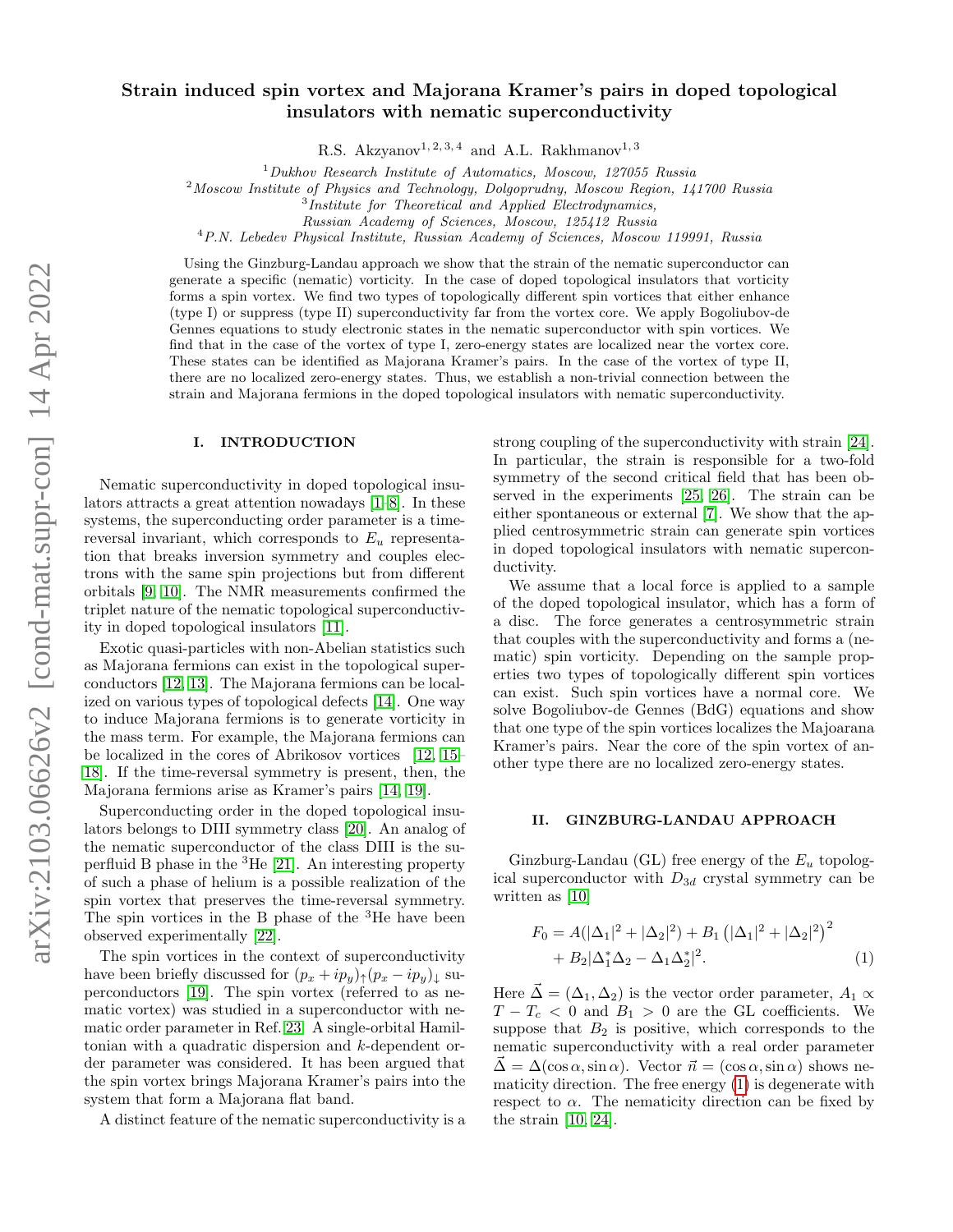We assume that the sample is deformed by some local external force and the corresponding strain tensor has components  $u_{xx}$ ,  $u_{yy}$ , and  $u_{xy}$ , which depend on the coordinate  $\vec{r}$ . The strain tensor couples with the superconducting order parameter. This coupling is described by an additional term in the GL free energy [\[10,](#page-7-2) [24\]](#page-7-14)

<span id="page-1-0"></span>
$$
F_u = g_N (u_{xx} - u_{yy}) (|\Delta_1|^2 - |\Delta_2|^2) + 2g_N u_{xy} (\Delta_1^* \Delta_2 + \Delta_1 \Delta_2^*),
$$
 (2)

where  $g_N$  is a coupling coefficient. The order parameter becomes coordinate-dependent and, in general, we have to take into account corresponding gradient terms in the GL free energy. However, deformation and superconductivity are different phenomena with their spatial scales. The scale of the superconductivity is the effective coherence length,  $\xi_{\text{eff}}$ . It is a microscopic value, while the strain characteristic scale  $l_u$  is a macroscopic value of the order of the sample sizes. Thus, it is reasonable to suppose that  $l_u \gg \xi_{\text{eff}}$ . In this case, away from the center of the vortex  $r \gg \xi_{\text{eff}}$ , we can neglect the gradient terms and assume that  $\vec{\Delta}$  depends on the coordinate parametrically, that is,  $\vec{\Delta}(\vec{r}) = \vec{\Delta} [ u_{ik}(\vec{r}) ]$  and the order parameter can be found from minimization of  $F_0 + F_u$ with respect to  $\vec{\Delta}$ . To obtain a correct behavior of the order parameter near the center of the vortex,  $r \sim \xi_{\text{eff}}$ , we should take into account the gradient terms in the GL functional. This procedure is performed in Appendix A. We show that the spin vortex has a normal core with the size  $\sim \xi_{\text{eff}}$  similar to the Abrikosov vortices [\[27\]](#page-7-18). This normal core can be considered as a topological defect. The values of the coherent length for the vortex of type I,  $\xi_I$ , and type II,  $\xi_{II}$ , are different.

We suppose that the force, and, hence, the strain, has a rotational symmetry and the strain tensor components can be written in the cylindrical coordinates  $(r, \varphi, z)$  as (see Ref. [28](#page-7-19) and Appendix A)

$$
u_{xx} - u_{yy} = u(r, z) \cos(2\varphi),
$$
  

$$
2u_{xy} = u(r, z) \sin(2\varphi),
$$
 (3)

where  $u(r, z)$  depends on the applied force, sample sizes, and boundary conditions.

After substitution of expressions for  $\vec{\Delta}$  and  $u_{ik}$  in Eqs.  $(1)$  and  $(2)$  we obtain

$$
F_0 + F_u = A\Delta^2 + B_1\Delta^4 + g_N u \Delta^2 \cos [2(\alpha - \varphi)].
$$
 (4)

When  $g_N u(r, z) > 0$ , the minimization of  $F_0 + F_u$  by  $\alpha$ gives

<span id="page-1-1"></span>
$$
\alpha = \varphi + \pi \left( n + \frac{1}{2} \right). \tag{5}
$$

When  $g_N u(r, z) < 0$ , the minimum of  $F_0 + F_u$  attains if

<span id="page-1-2"></span>
$$
\alpha = \varphi + \pi n. \tag{6}
$$

Here *n* is an integer or zero. The value of  $\Delta(r, z)$  is obtained from minimization of the GL free energy with respect to  $\Delta$ . Taking into account Eqs. [\(5\)](#page-1-1) and [\(6\)](#page-1-2), we derive

$$
\Delta(r,z) = \sqrt{\frac{-A + g_N u(r,z)}{2B_1}}.\tag{7}
$$

Thus, the external force not only affects the value of the order parameter but also forms a vortex in the nematicity  $\alpha \propto \varphi$ . We have two types of vorticity depending on the sign of  $q_N u(r)$ . If  $q_N u(r, z) > 0$  (see Eq. [\(5\)](#page-1-1)), we will call a corresponding solution as a spin vortex of type I and

<span id="page-1-3"></span>
$$
\vec{\Delta}_I = \Delta(r, z)(\cos \varphi, \sin \varphi). \tag{8}
$$

In the case  $g_N u(r, z) < 0$  (see Eq. [\(6\)](#page-1-2)), we have a spin vortex of type II:

<span id="page-1-4"></span>
$$
\vec{\Delta}_{II} = \Delta(r, z)(-\sin \varphi, \cos \varphi),\tag{9}
$$

The superconducting order parameter away from the vortex core is either enhanced (type I) or reduced (type II). A schematic picture of the local nematicity direction and order parameter behavior for these spin vortices are shown in Fig. [1.](#page-2-0) The spin vortices are topologically different, the vector field of the spin vortex of type I looks like a "hedgehog", while the nematicity vector field for the spin vortex of type II has a form of a "curl". We can calculate the winding number of the nematicity vector  $\vec{n}(\mathbf{r})$  around the vortex core

$$
P = \oint_C \vec{n} \cdot \mathbf{dr} / 2\pi,
$$

where  $\mathbf{dr} = (dx, dy)$  and C is the closed contour around the vortex core with unit radius. In the case of the spin vortex of type I winding number vanishes,  $P = 0$ , while for the spin vortex of type II the winding number is nonzero,  $P = 1$ . Further, we show that different topology of the vortices results in different quasiparticle spectra.

### <span id="page-1-7"></span>III. BOGOLIUBOV-DE GENNES EQUATIONS

Now we seek zero-energy solutions of the BdG equations assuming that  $l_u \rightarrow +\infty$  (for more details see also Appendix B). For the doped topological insulators these equations can be presented as [\[10,](#page-7-2) [29–](#page-7-20)[31\]](#page-7-21)

<span id="page-1-6"></span>
$$
H_{\text{BdG}}(\mathbf{k}) = H_0(\mathbf{k})\tau_z + \vec{\Delta}\tau_x,\tag{10}
$$

where single-electron Hamiltonian  $H_0$  is

<span id="page-1-5"></span>
$$
H_0(\mathbf{k}) = -\mu + m\sigma_z + v\sigma_x(s_x k_y - s_y k_x) + v_z k_z \sigma_y. \quad (11)
$$

Here  $\sigma$ , s, and  $\tau$  are the Pauli matrices acting in orbital, spin, and electron-hole spaces, respectively, the superconducting order parameter is  $\vec{\Delta} = \Delta(r)\sigma_{u}\mathbf{s} \cdot \vec{n}$ (the symmetry of the order parameter corresponds to  $E_u$  pairing [\[10,](#page-7-2) [29–](#page-7-20)[31\]](#page-7-21)), **k** is the momentum,  $\mu$  is the chemical potential,  $m$  is a single electron gap, and  $v$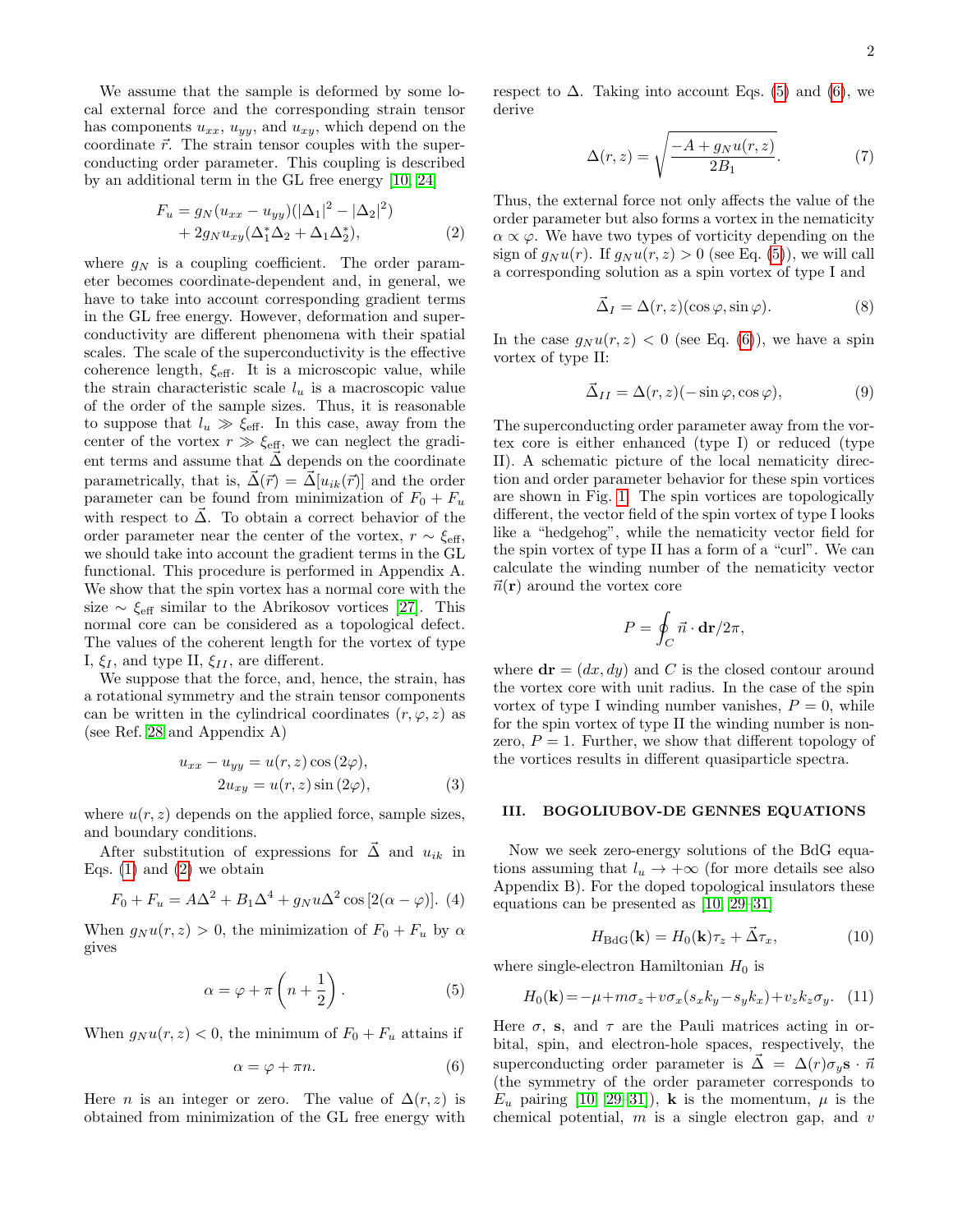and  $v_z$  are the in-plane and transverse Fermi velocities. According to the GL consideration, we choose  $\vec{n}$ as  $\vec{n} = [\cos (\varphi + \nu \pi/2), \sin (\varphi + \nu \pi/2)]$ , where  $\nu = 0$  cor-responds to the spin vortex of type I, Eq. [\(8\)](#page-1-3) and  $\nu = 1$ corresponds to the vortex of type II, Eq. [\(9\)](#page-1-4). The strain induces a so-called pseudomagnetic field in the system with Hamiltonian [\(11\)](#page-1-5), however, this field is negligible in the doped  $Bi<sub>2</sub>Se<sub>3</sub>$  materials [\[32\]](#page-7-22).

The spin vortex can be induced in Hamiltonian [\(10\)](#page-1-6) by the transformation [\[19,](#page-7-9) [21\]](#page-7-11)

$$
e^{-is_z[\varphi+(\nu-1)\pi/4]}\Delta\sigma_y s_x \tau_x e^{is_z[\varphi+(\nu-1)\pi/4]},\qquad(12)
$$

The vortex generates vorticity in the spin space s, while the Abrikosov vortex generates vorticity in the mass space  $\tau$  [\[21\]](#page-7-11).

We consider here the states with  $k_z = 0$  and rewrite Eq. [\(10\)](#page-1-6) in the coordinate space substituting  $k_{x(y)} =$  $-i\nabla_{x(y)}$ . In the polar coordinates the Hamiltonian reads

<span id="page-2-4"></span>
$$
H_{\text{BdG}} = -\mu \tau_z + m \sigma_z \tau_z + i v \sigma_x s_x \tau_z \times \qquad (13)
$$

$$
\left[ e^{i(\varphi + \pi/2)s_z} \nabla_r - \frac{1}{r} e^{i\varphi s_z} \nabla_\varphi \right] + \Delta \sigma_y s_x \tau_x e^{i(\varphi + \nu \pi/2)s_z}.
$$

We are interested in the solutions of the BdG equations with zero energy:  $H_{\text{BdG}}\Psi = 0$ , where eight component spinor is  $\Psi = (f_{1\uparrow}, f_{1\downarrow}, f_{2\uparrow}, f_{2\downarrow}, h_{1\uparrow}, h_{1\downarrow}, h_{2\uparrow}, h_{2\downarrow})^T$ . Here 1 and 2 are orbital indices,  $\uparrow$  and  $\downarrow$  are spin projections, and f and h represent electron or hole states. We will



<span id="page-2-0"></span>FIG. 1. A schematic picture of the nematicity direction  $\vec{n}$ (a) and the function  $\Delta(r)/\Delta_0$  (b) for the vortex of type I. In panels c and d the same for the vortex of type II. Here  $\xi_I$ ,  $\xi_{II}$ , and  $\xi_0$  are effective coherence lengths for the vortex of type I, for the vortex of type II, and for the undeformed sample, respectively [formulas for  $\xi_i$  are presented in Appendix A, Eqs. [\(28\)](#page-5-0)]. The size of the vortex core is of the order of the corresponding coherence length, which is a microscopic value. The size of the spin vortex is of the order of macroscopic scale  $l_u$  of the strain. We assume that for  $r > l_u$  the nematicity direction  $(1,0)$  is fixed.

seek such a solution in the form

<span id="page-2-1"></span>
$$
\Psi(r,\varphi) = \exp\left[i(l - s_z/2)\varphi\right]\frac{\psi(r)}{\sqrt{r}},\tag{14}
$$

where  $l$  is the orbital number. The wave function is single-valued if l is a half-integer  $l = \pm 1/2, \pm 3/2, \dots$ .

In the case  $k_z = 0$ , the Hamiltonian [\(10\)](#page-1-6) conserves a spin-orbital index, that is,  $[H, \sigma_z s_z] = 0$ . We decompose the spinor basis in two spin-orbital blocks with  $\sigma_z s_z \hat{\Psi}_{\pm} =$  $\pm \hat{\Psi}_{\pm}$ . Here  $\hat{\Psi}_{+} = (\Psi_{+}, 0)^{T}$ ,  $\hat{\Psi}_{-} = (0, \Psi_{-})^{T}$  where  $\Psi_{+(-)} = (f_{1\uparrow(\downarrow)}, f_{2\downarrow(\uparrow)}, h_{1\downarrow(\uparrow)}, h_{2\uparrow(\downarrow)})^T$ . After transformation given by Eq. [\(14\)](#page-2-1), we obtain

<span id="page-2-5"></span>
$$
H_{\rho} = \left(c_z m - \mu - \frac{lv}{r}c_x - \rho iv c_y \nabla_r\right) \tau_z - \Delta c_y \tau_x (ic_z)^{\nu}.
$$
 (15)

Here  $\rho = \pm 1$  corresponds to different spin-orbital blocks and Pauli matrices  $c_i$  act in the spin-orbital space  $(1 \uparrow)$ , 2 ↓) for  $\rho = +1$  and  $(1 \downarrow, 2 \uparrow)$  for  $\rho = -1$ ,  $\tau_i$  acts in the particle-hole space.

The Hamiltonian [\(10\)](#page-1-6) has time-reversal,  $T = i s_y K$ , and particle-hole conjugation,  $\Xi = \sigma_y \tau_y K$ , symmetries that combine into a chiral symmetry  $U_c = \Xi T = i \tau_y$ . The latter symmetry anti-commutes with the Hamiltonian,  ${H, U_c} = 0$ . In the basis where the chiral operator  $U_c$  is diagonal, the Hamiltonian transforms to

<span id="page-2-6"></span>
$$
H_t = \begin{pmatrix} 0 & H_- \\ H_+ & 0 \end{pmatrix},
$$
  
\n
$$
H_{\mp} = \mu + m\kappa_{\mp z} - \kappa_{\mp x} \frac{lv}{r} + i \left[ \rho v \nabla_r \mp \Delta (i\kappa_{\mp z})^{\nu} \right] \kappa_{\mp y}.
$$
\n(16)

where  $\kappa_{\pm i}$  are the Pauli matrices that act in the basis  $\vec{L} = (L_1, L_2)^T = (h_{2\uparrow(\downarrow)} \mp i f_{1\downarrow(\uparrow)}, h_{1\downarrow(\uparrow)} \mp i f_{1\uparrow(\downarrow)})^T$  for  $\rho = +1(-1)$ . As a result, we decompose 8 × 8 system in four blocks of  $2 \times 2$  equations. We can see, that  $H_+$ differs from  $H_-\,$  only by the sign before  $\Delta$ .

## <span id="page-2-3"></span>IV. ZERO-ENERGY SOLUTIONS

First, we solve equations  $H_{\pm}\bar{L}=0$  for the vortex of type I ( $\nu = 0$ ). The order parameter is eliminated by substitution  $L_{1,2} = l_{1,2} \times \exp(\mp \rho \int dr \Delta/v)$ . We get

$$
v^{2}l_{1}'' + \left[\mu^{2} - m^{2} - \frac{v^{2}l(l-\rho)}{r^{2}}\right]l_{1} = 0,
$$
  

$$
(\mu - m)l_{2} = v\left(\rho l_{1}' - \frac{l}{r}l_{1}\right), \qquad (17)
$$

where the prime means the differentiation over  $r$ . Regular at  $r = 0$  solutions are

<span id="page-2-2"></span>
$$
\vec{L} = N e^{\mp \rho \int dr \Delta/v} \sqrt{r}
$$
  
 
$$
\times \left( \frac{\sqrt{\mu - m} J_{l+\rho/2} (r \sqrt{\mu^2 - m^2}/v)}{\sqrt{\mu + m} J_{l-\rho/2} (r \sqrt{\mu^2 - m^2}/v)} \right), \qquad (18)
$$

where  $J_{\alpha}(x)$  are the Bessel functions and N is a constant. We take into account that the strain and, consequently,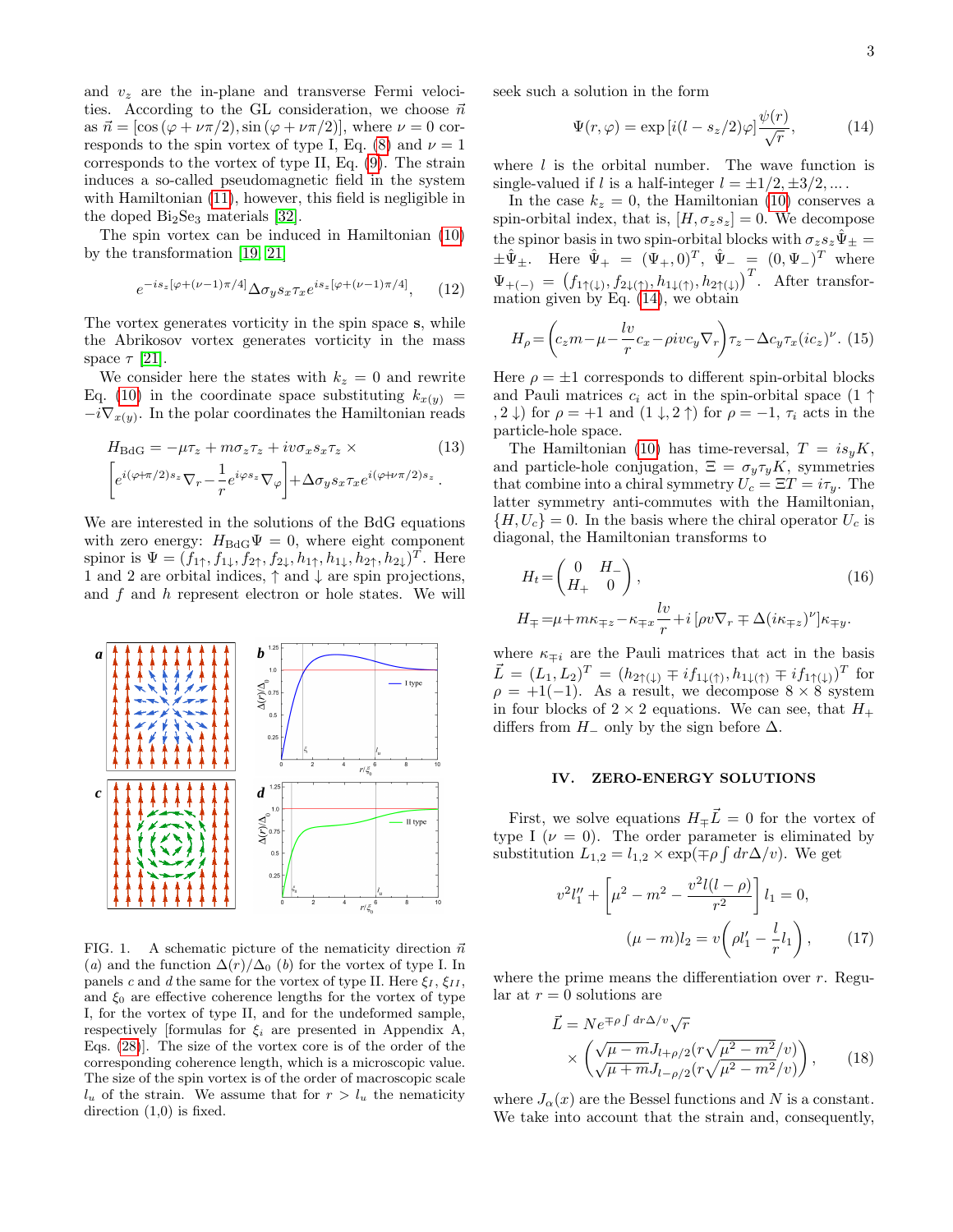the order parameter can be coordinate dependent. As we can see,  $H_+$  has a normalized solution if  $\rho = +1$  and  $H_$ has such a solution when  $\rho = -1$ .

The solutions with different signs of  $\rho$  and l are degenerate and form Kramer's pairs. In the considered basis

$$
\psi_1 = [L_1(l), L_2(l), 0, 0, 0, 0, 0, 0],
$$
  

$$
\psi_2 = (-1)^{2l} [0, 0, 0, 0, 0, 0, L_1(-l), L_2(-l)]
$$

are the components of such a pair, where  $L_i$  is *i*-th component of the vector given by Eq. [\(18\)](#page-2-2). We can rewrite the obtained solutions in the original basis

$$
\Psi_1 = \begin{aligned} & \Psi_1 = \begin{bmatrix} -iL_2(l), 0, 0, -iL_1(l), L_2(l), 0, 0, L_1(l) \end{bmatrix}, \\ & \Psi_2 = \begin{bmatrix} 0, iL_2(-l), iL_1(-l), 0, 0, L_2(-l), L_1(-l), 0 \end{bmatrix}. \end{aligned}
$$

Since  $J_n = (-1)^n J_{-n}$  for integer n and l is a half-integer, we obtain  $\Psi_2 = i s_y K \Psi_1$ . Thus,  $\Psi_1$  and  $\Psi_2$  are the Kramer's pair.

We can derive a dispersion of the obtained solution in  $k_z$  using first order perturbation theory in  $v_z k_z \sigma_y \tau_z$ . For this goal, we have to calculate elements of the  $4\times 4$  matrix  $N = \vec{\Psi}_i v_z k_z \sigma_y \tau_z \vec{\Psi}_j$ . Note that the solutions with the same  $\rho$  but different sign of the angular momenta,  $\Psi_1(l)$ and  $\Psi_1(-l)$ , have different density of states. Nevertheless, a major of states is located at the distance  $L \sim l\xi$ from the center of the vortex in both cases and in the limit  $\mu \ll m$  the density of states for  $\Psi_1(l)$  and  $\Psi_1(-l)$ coincides. So, it is reasonable to consider only the matrix elements for the states with the same absolute value of the angular momenta |l|. If  $\mu \ll m$ , we find that the eigenvalues of  $N$  consist of two doubly degenerate branches with  $E = \pm v_z k_z$ . Thus, the states in the spin vortex of types I have a linear dispersion in z direction.

Similarly we consider the vortex of type II. We assume that  $\Delta(r) = \Delta$  and for  $\vec{L} = (L_1, L_2)$  we have

$$
v^{2}L_{1}'' + \left[\Delta^{2} + \mu^{2} - m^{2} \pm 2i\Delta \frac{vl}{r} - \frac{v^{2}l(l-\rho)}{r^{2}}\right]L_{1} = 0,
$$
  

$$
(\mu - m)L_{2} = v\left(\rho L_{1}' + \frac{l}{r}L_{1}\right) \pm i\Delta L_{1}.
$$
 (19)

The solution of this system can be expressed through the Whittaker's functions  $M_{\beta,\gamma}(z)$  as  $L_1 = M_{\beta,\gamma} (2ir\sqrt{\mu^2 + \Delta^2 - m^2}/v)$  with  $\beta =$  $\pm l\Delta/\sqrt{\mu^2 + \Delta^2 - m^2}$  and  $\gamma^2 = 1/4 - l(l - \rho)$ . The obtained solutions are regular at  $r = 0$ , but are not regularized at  $r \rightarrow +\infty$  since  $L_1 \propto r^{|\beta|} \exp\left[ir\sqrt{\mu^2 + \Delta^2 - m^2}/v\right]$  at large radius. Thus, we conclude that no localized zero energy solutions exist in the vortex core of II type.

The considered system belongs to the DIII symmetry class due to the presence of both time-reversal and particle-hole conjugation symmetries. This class is characterized by the topological invariant  $Z_2$ , which is associated with the time-reversal symmetry [\[19,](#page-7-9) [20\]](#page-7-10)

<span id="page-3-0"></span>
$$
Z_2 = \prod_{\mathbf{K}} \text{Pf}[w(\mathbf{K})] / \sqrt{\det w(\mathbf{K})}.
$$
 (20)

Here Pf is a pfaffian, elements of a skew-symmetric matrix  $w_{ij}(k) = \langle u_i(k)|T|u_j(k)\rangle$  are calculated at timereversal invariant momenta  $K$  in the reduced Brillouin zone,  $u_i$  are eigenvectors of the Hamiltonian [\(10\)](#page-1-6) at  $k_z = 0$ . We found (see for details Appendix C) that  $Z_2$  is trivial for the vortex of type I and non-trivial for the vortex of type II

$$
Z_2 = 1
$$
 for  $\nu = 0$ , type I  
 $Z_2 = -1$  for  $\nu = 1$ , type II. (21)

Thus, the spin vortices of different types are topologically different.

### V. DISCUSSION

We obtain that two types of topologically different spin vortices can be induced by strain in the topological superconductors. The localized Majorana solutions of Hamiltonian [\(10\)](#page-1-6) exist near the core of the vortex of type I, while in the case of the vortex of type II such solutions does not observe. In Ref. [\[23\]](#page-7-13) a similar result has been obtained for a different Hamiltonian with k-dependent nematic order parameter. We argue that this similarity arises due to the similarity of the topology of the spin vortices. That is, properties of the spin vortices are similar in different materials and are governed by  $Z_2$  topological index. The spin vortex can be created by the application of a mechanical force applied at the center of a circular film of the doped topological insulator. The lattice strain caused by defects or substrate can also generate spin vortices. Since spin vortices have a normal core they can be detected by scanning tunneling microscopy or magnetic force microscopy.

Under the assumptions used above, an arbitrary small strain generates the spin vortex. This is a result of the degeneracy of the free energy of the nematic superconductor with respect to the nematicity direction  $\alpha$ . The degeneracy of the nematicity is commonly lifted by the presence of a strain or hexagonal warping [\[10\]](#page-7-2). The initial strain  $u_0$ , either spontaneous or arising during the crystal growth, is usually observed in the samples of the doped topological insulators [\[7,](#page-7-17) [26\]](#page-7-16). Thus, a large enough force should be applied to generate the spin vortex in a real experiment. In particular, the strain,  $u$ , produced by the applied force must be much larger than the initial strain  $u_0$ . Hexagonal warping fixes nematicity direction as well [\[10\]](#page-7-2) and, consequently, prevents generation of the spin vortex. However, the corresponding terms appears in the GL free energy in the sixth order in the order parameter and are less relevant for fixing the nematicity than the strain. In principal, if the symmetry breaking field is smaller than spontaneous deformation [\[7\]](#page-7-17), then, the nematicity direction becomes degenerate and the spin vortices can nucleate spontaneously. However, preparation of such samples with unfixed nematicity direction has not been reported so far.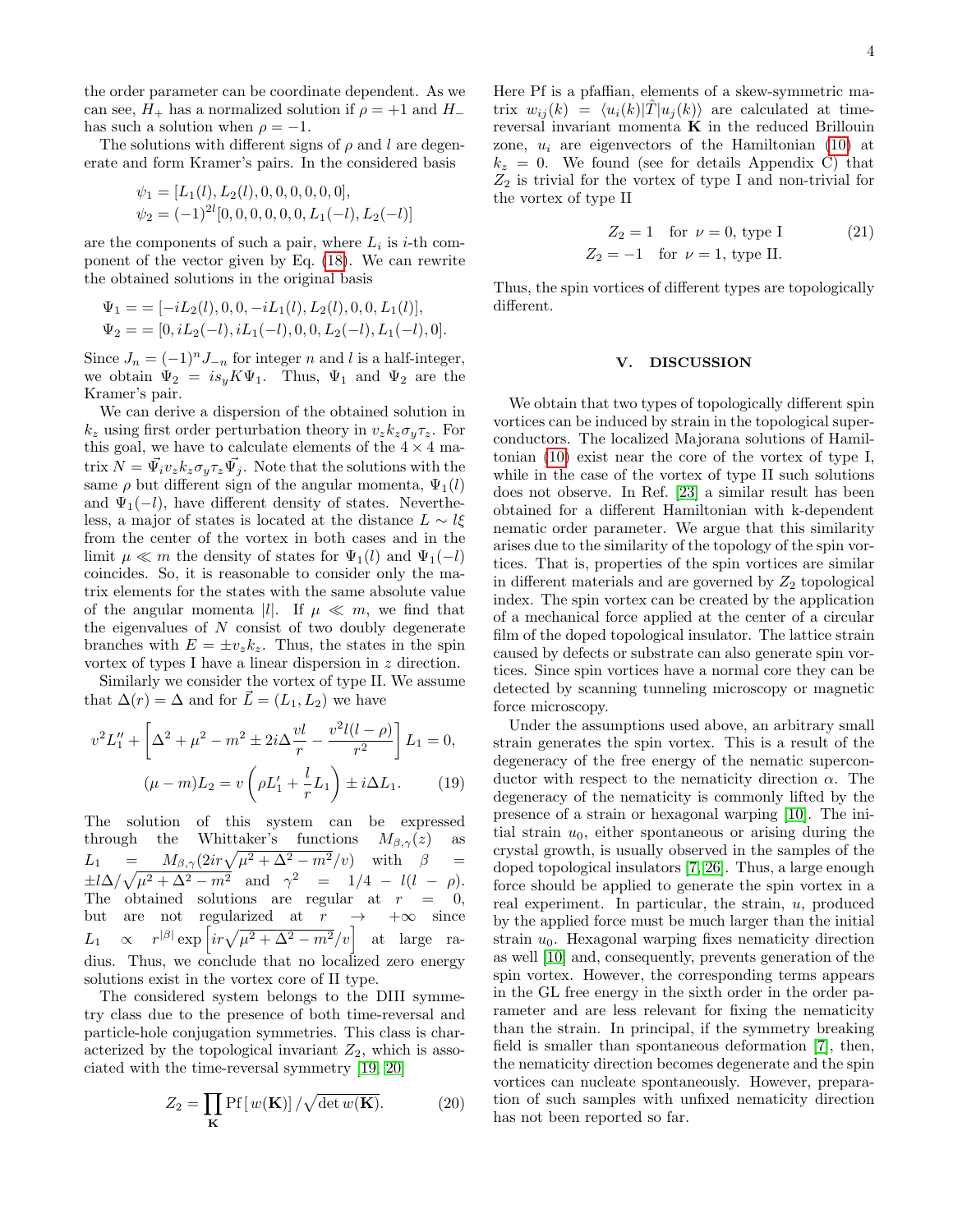The considered spin vortices have the normal core and, consequently, usual Caroli-de Gennes-Matricon states with non-zero energies  $E_n$  exist near their centers. The spectrum of such quasiparticles for the doped topological insulator was calculated in Ref. [33](#page-7-23) in the quasiclassical approximation,  $E_n = n\Delta^2/\sqrt{\mu^2 - m^2}$ , where  $n = 1, 2, \ldots$  However, the discussed here Majorana fermions with zero energy are a special type of the BdG solution and they do not require a normal vortex core to be localized. This can be seen from Eq. [\(18\)](#page-2-2) (or from Refs. [17](#page-7-24) and [34](#page-7-25) for the case of emergent chiral symmetry). In particular, it is evidence that a particular form of the order parameter spatial dependence near the core of the vortex is not of importance for the existence of the Majorana solutions, and the assumption that  $\Delta$  in BdG equations is independent of  $r$  is a good approximation for zero-energy solutions.

In conclusion, we show that the rotational symmetric strain can generate spin vortices in the doped topological insulators. These vortices can be either of type I or II and have normal cores. The spin vortex of type I enhances superconductivity far from its core and generates localized zero-energy Majorana states, while the spin vortex of type II suppresses superconductivity and has no zero-energy states near its core. The different types of spin vortices have different topology. We establish a non-trivial relation between the strain and Majorana states in doped topological insulators.

### ACKNOWLEDGMENTS

R.S.A. acknowledges the support by the Russian Scientific Foundation under Grant No. 20-72-00030 and partial support from the Foundation for the Advancement of Theoretical Physics and Mathematics "BASIS." A.L.R. is supported by the Russian Science Foundation Grant No. 17-12-01544. Ginzburg-Landau calculations were performed under support of Russian Scientific Foundation Grant No. 17-12-01544, Bogoliubov-de Gennes equations were solved under the support of Russian Scientific Foundation Grant No. 20-72-00030.

#### APPENDIX A

Here we take into account the gradient terms in the GL functional. The main effect which is produced by these terms is the appearance of the normal core at the center of the vortex. Size of this vortex core is different for different types of the spin vortices.

The GL free energy of the topological superconductor is a sum [\[24\]](#page-7-14)

$$
F = F_0 + F_u + F_D,\t\t(22)
$$

where  $F_0$  is the GL free energy in the absence of the strain, [\(1\)](#page-0-0), and  $F_u$  is the contribution due to strain, [\(2\)](#page-1-0). The term  $F_D$  arises due to inhomogeneity of the order parameter. We consider here the case of nematic order, that is, the  $B_2 > 0$  in  $F_0$  and the GL order parameter is real,  $\vec{\Delta} = \Delta(\cos \alpha, \sin \alpha)$ . In this case Eq. (3) from Ref. [\[24\]](#page-7-14) can be rewritten as

$$
F_D = -(J_1 + J_4) \left[ \left( \frac{\partial \Delta_1}{\partial x} \right)^2 + \left( \frac{\partial \Delta_2}{\partial y} \right)^2 \right] - (J_1 - J_4) \left[ \left( \frac{\partial \Delta_1}{\partial y} \right)^2 - \left( \frac{\partial \Delta_2}{\partial x} \right)^2 \right] - 2(J_4 + J_2) \frac{\partial \Delta_1}{\partial x} \frac{\partial \Delta_2}{\partial y} - 2(J_4 - J_2) \frac{\partial \Delta_1}{\partial y} \frac{\partial \Delta_2}{\partial x} - J_3 \left[ \left( \frac{\partial \Delta_1}{\partial z} \right)^2 + \left( \frac{\partial \Delta_2}{\partial z} \right)^2 \right].
$$

Corresponding GL equations are

<span id="page-4-0"></span>
$$
\delta F_{i} = \frac{\delta F}{\delta \Delta_{i}^{*}} = 0, \qquad i = 1, 2,
$$
\n
$$
\delta F_{1} = A\Delta_{1} + 2B_{1}(\Delta_{1}^{2} + \eta_{2}^{2})\Delta_{1} + g_{N} \left[ (u_{xx} - u_{yy})\Delta_{1} + 2u_{xy}\Delta_{2} \right] + J_{1}(\partial_{x}^{2} + \partial_{y}^{2})\Delta_{1} + J_{3}\partial_{z}^{2}\Delta_{1} + J_{4} \left[ (\partial_{x}^{2} - \partial_{y}^{2})\Delta_{1} + 2\partial_{x}\partial_{y}\Delta_{2} \right],
$$
\n
$$
\delta F_{2} = A\Delta_{2} + 2B_{1}(\Delta_{1}^{2} + \eta_{2}^{2})\Delta_{2} + g_{N} \left[ -(u_{xx} - u_{yy})\Delta_{2} + 2u_{xy}\eta_{1} \right] + J_{1}(\partial_{x}^{2} + \partial_{y}^{2})\Delta_{2} + J_{3}\partial_{z}^{2}\Delta_{2} + J_{4} \left[ -(\partial_{x}^{2} - \partial_{y}^{2})\Delta_{2} + 2\partial_{x}\partial_{y}\Delta_{1} \right].
$$
\n(23)

Let a central symmetric force along z direction acts on a plate of the topological insulator, which has a form of disc. We introduce cylindrical coordinates  $(x, y, z) =$  $(r \cos \varphi, r \sin \varphi, z)$ . The force  $\vec{f} = [0, 0, f(r, z)]$  produces an elastic displacement of the material with components

 $u_r(r, z)$  and  $u_z(r, z)$ . An elementary algebra allows us to express components of the strain tensor  $u_{ij}$  in terms of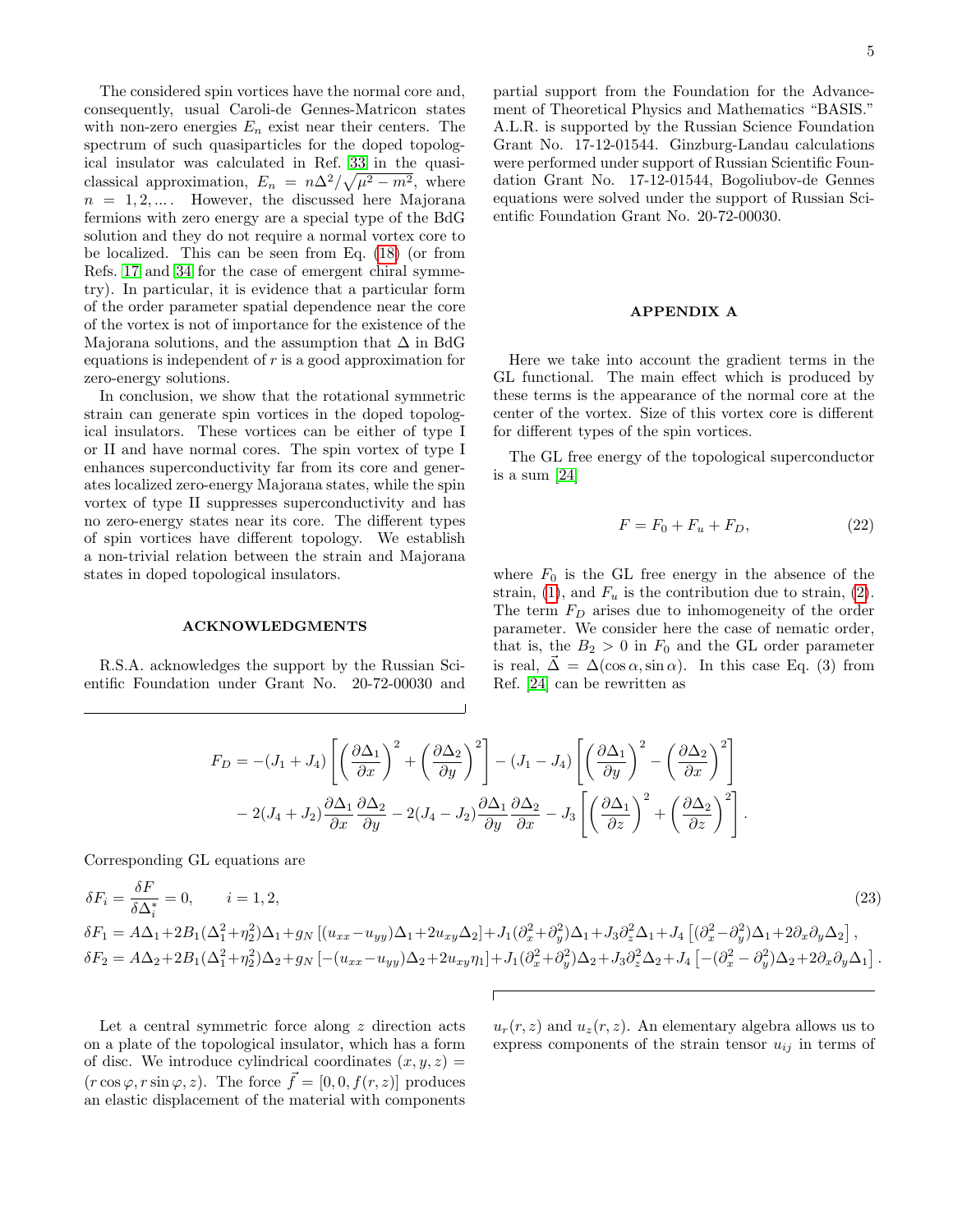$u_r(r, z)$  and  $u_z(r, z)$  and their derivatives

$$
u_{xx} - u_{yy} = u(r, z) \cos 2\varphi,
$$
  
\n
$$
2u_{xy} = u(r, z) \sin 2\varphi, \quad u(r, z) = \frac{\partial u_r}{\partial r} + \frac{u_r}{r}.
$$
\n(24)

The value  $u(r, z)$  depends on  $f(r, z)$  and on the boundary conditions of a particular elastic problem. However,  $u_r(0, z) = 0$  in any case due to the problem central symmetry.

We assume that the angular symmetries of the vortex

near and far from the core [see Eqs. (8) and (9)] are similar. Thus, we will seek solutions of the GL equations [\(23\)](#page-4-0) in the form

$$
\vec{\Delta} = \Delta(r, z) [\cos \alpha(\varphi), \sin \alpha(\varphi)],
$$
  
\n
$$
\alpha(\varphi) = m\varphi + \phi_0.
$$
\n(25)

Here m and  $\phi_0$  are real and  $\Delta(r, z)$  is positive or zero. We introduce linear combinations

$$
\delta F_{\alpha} = \delta F_1 \sin \alpha - \delta F_2 \cos \alpha, \ \delta F_{\Delta} = \delta F_1 \cos \alpha + \delta F_2 \sin \alpha.
$$

In the cylindrical coordinates equation for  $\delta F_{\alpha}$  is

$$
\delta F_{\alpha} = \sin \left[ 2\phi_0 + 2(m-1)\varphi \right] \left\{ J_4 \left[ \Delta''(r) - \frac{2m-1}{r} \Delta'(r) + \frac{m(m+2)}{r^2} \Delta(r) \right] + g_N u \Delta(r) \right\} = 0, \tag{26}
$$

where prime means the differentiation by  $r$ . This equation is compatible with  $\delta F_{\Delta} = 0$  only if  $m = 1$  and  $\phi_0 = 0$  (the spin vortex of type I) or  $\phi_0 = \pi/2$  (the spin vortex of type II). The second GL equation then reads

<span id="page-5-1"></span>
$$
\delta F_{\Delta} = (J_1 \pm J_4) \left( \Delta'' + \frac{1}{r} \Delta' - \frac{1}{r^2} \Delta \right) + J_3 \frac{\partial^2 \Delta}{\partial z^2} + 2B_1 \Delta^3 + (A \pm g_N u) \Delta = 0. \tag{27}
$$

The spatial scale of variation of  $\Delta$  in the z-direction is dictated by (macroscopic) elastic part of the problem, and it is much larger than the scale in the r-direction near the center (core) of the vortex which is of the order of (microscopic) coherence length of superconductivity. Therefore, the value  $\partial^2 \Delta / \partial z^2$  is small and we ignore zdependence of the order parameter. Under the latter assumption we rewrite Eq. [\(27\)](#page-5-1) in dimensionless variables as

<span id="page-5-0"></span>
$$
f''(\bar{r}) + \frac{1}{\bar{r}}f'(\bar{r}) - \left[1 + \frac{1}{r^2}f(\bar{r})\right] + f(\bar{r})^3 = 0,
$$
  

$$
f(r) = \frac{\Delta(r)}{\Delta_0}, \quad \Delta_0 = \sqrt{\frac{\pm g_N u - A}{2B_1}},
$$
  

$$
\bar{r} = r/\xi_{I,II}, \quad \xi_{I,II} = \sqrt{\frac{\pm g_N u - A}{J_1 \pm J_4}}.
$$
(28)

Here  $\xi_I$  and  $\xi_{II}$  are effective coherence lengths for the vortex of type I and for the vortex of type II, respectively. These values differ from the coherence  $\xi_0$  in the sample without strain.

We neglect the coordinate dependence of  $\Delta_0$  since its scale is of the order of the spatial scale of the elastic strain and is much larger than  $\xi_i$ . The latter equation is the same as the equation for the order parameter in an 'ordinary' superconductor near core of the Abrikosov vortex [\[27\]](#page-7-18). Thus, the behaviour of the order parameter in the case of the spin vortex is similar to that in the case of the Abrikosov vortex. The order parameter is zero at

 $r = 0$ , increases linearly in the region  $\bar{r} \ll 1$  and is equal to  $\Delta_0$  when  $\bar{r} \gg 1$ . Thus, the spin vortex has a normal core which can be considered as a topological defect. The size of this normal core is different for different types of the spin vortices.

### APPENDIX B

Here we give a derivation of the equations used in Sections [III](#page-1-7) and [IV](#page-2-3) with more technical details. We start with the BdG Hamiltonian [\(10\)](#page-1-6) rewritten for convenience in the form

$$
H_{\text{BdG}}(\mathbf{k}) = -\mu + m\sigma_z + v\sigma_x(s_x k_y - s_y k_x)
$$
  
+  $v_z k_z s_x \sigma_y \tau_z + (\Delta_x s_x + \Delta_y s_y) \sigma_y \tau_x,$ 

We put first  $k_z = 0$ . In the polar coordinate space components of the momentum operator are

$$
k_x = -i(\nabla_r \cos \varphi - \sin \varphi / r \nabla_{\varphi}),
$$
  
\n
$$
k_y = -i(\nabla_r \sin \varphi + \cos \varphi / r \nabla_{\varphi}).
$$

We substitute these operators to Hamiltonian [\(10\)](#page-1-6) and come to Eq. [\(13\)](#page-2-4). As it was mentioned in Section [III,](#page-1-7) this Hamiltonian conserves spin-orbital index,  $[H, s_z \sigma_z] = 0$ . In this case, there exists a basis, in which eigenvectors  $u_i^{\pm}$ of the Hamiltonian are classified according to this index, that is,  $Hu_i^{\pm} = \varepsilon_i u_i^{\pm}$  and  $s_z \sigma_z u_i^{\pm} = +u_i$  and  $s_z \sigma_z u_i^{\pm} =$  $-u_i$ . The Hamiltonian is block diagonal in a basis where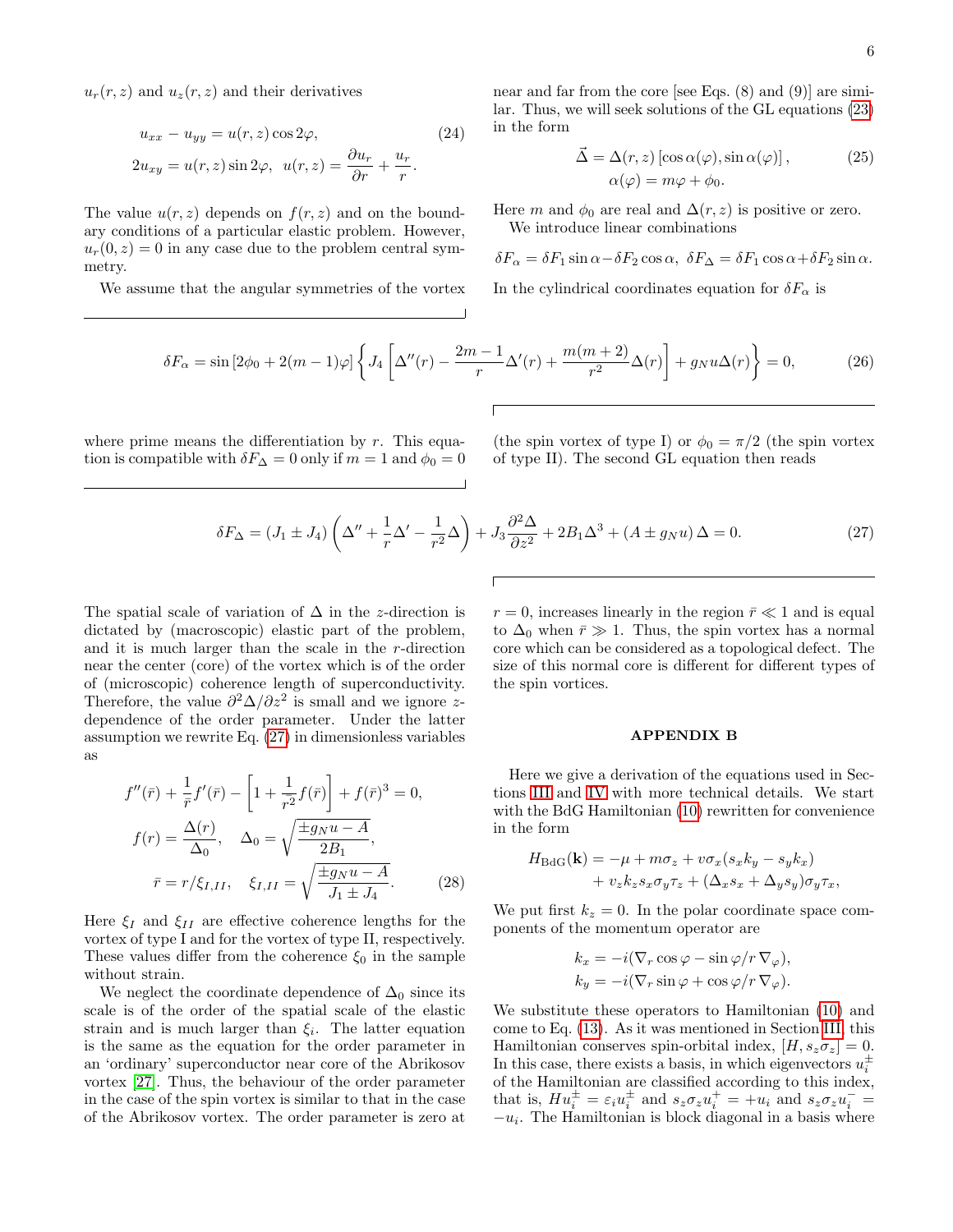the operator of a conserved index is diagonal. Thus, we can choose the basis where each block of the Hamiltonian corresponds to the eigenvectors with the same index (plus or minus) of the spin-orbit operator. The spin orbital operator  $s_z \sigma_z$  is already diagonal and we need simply to rearrange strings of the Hamiltonian to make it blockdiagonal. It can be done by transformation

<span id="page-6-2"></span>
$$
W = \begin{pmatrix} 1 & 0 & 0 & 0 & 0 & 0 & 0 & 0 \\ 0 & 0 & 0 & 0 & 1 & 0 & 0 & 0 \\ 0 & 0 & 0 & 0 & 0 & 1 & 0 & 0 \\ 0 & 1 & 0 & 0 & 0 & 0 & 0 & 0 \\ 0 & 0 & 1 & 0 & 0 & 0 & 0 & 0 \\ 0 & 0 & 0 & 0 & 0 & 0 & 1 & 0 \\ 0 & 0 & 0 & 0 & 0 & 0 & 0 & 1 \\ 0 & 0 & 0 & 1 & 0 & 0 & 0 & 0 \end{pmatrix} .
$$
 (29)

We apply this transformation to the Hamiltonian,  $W^{\dagger}H(r, l)W$ , and get

<span id="page-6-1"></span>
$$
H = \left(\begin{array}{cc} H_+ & 0\\ 0 & H_- \end{array}\right) \tag{30}
$$

where 0 in the latter expression corresponds to  $4 \times 4$  zero matrix and  $H_{\rho} = H_{\pm}$  is determined by Eq. [\(15\)](#page-2-5).

The Hamiltonian  $H_{\rho}$  anticommutes with  $U_c = i\tau_y$ ,  ${H<sub>o</sub>, U<sub>c</sub>} = 0$ . In the basis where  $U<sub>c</sub>$  is diagonal, the Hamiltonian  $H_{\rho}$  will be off block diagonal matrix. The operator  $i\tau_y$  is diagonalized by the transformation

$$
R = \frac{1}{\sqrt{2}} \begin{pmatrix} 0 & -i & 0 & i \\ -i & 0 & i & 0 \\ 0 & 1 & 0 & 1 \\ 1 & 0 & 1 & 0 \end{pmatrix}.
$$
 (31)

We apply this transformation to the Hamiltonian,  $H_t =$  $R^{\dagger}H_{\rho}R$ , and obtain Eqs. [\(16\)](#page-2-6).

### VI. APPENDIX C

Nematic superconductor with the spin vortex belongs to the DIII symmetry class that is classified by  $Z_2$  topological invariant Eq. [\(20\)](#page-3-0). Here we calculate this value following Ref. [19.](#page-7-9) In formula [\(20\)](#page-3-0) the elements of a skewsymmetric matrix  $w_{ij}(k) = \langle u_i(k)|T|u_j(k)\rangle$  are calculated at time-reversal invariant momenta  $K$  in the reduced Brillouin zone,  $u_i$  are eigenvectors of the Hamil-tonian given by Eq. [\(10\)](#page-1-6) for  $k_z = 0$ , and  $\hat{T} = i s_y K$  is the operator of the time-reversal symmetry. We use here the basis in which the Hamiltonian has the form [\(30\)](#page-6-1). The operator of the time-reversal symmetry in this basis is  $\tilde{T} = W^T s_y W iK = i c_z t_y K$ , where W is given by Eq. [\(29\)](#page-6-2). Explicitly,

$$
\tilde{T} = \begin{pmatrix}\n0 & 0 & 0 & 0 & -i & 0 & 0 & 0 \\
0 & 0 & 0 & 0 & 0 & i & 0 & 0 \\
0 & 0 & 0 & 0 & 0 & 0 & -i & 0 \\
0 & 0 & 0 & 0 & 0 & 0 & 0 & i \\
i & 0 & 0 & 0 & 0 & 0 & 0 & 0 \\
0 & -i & 0 & 0 & 0 & 0 & 0 & 0 \\
0 & 0 & i & 0 & 0 & 0 & 0 & 0 \\
0 & 0 & 0 & -i & 0 & 0 & 0 & 0\n\end{pmatrix} iK.
$$
\n(32)

In these terms, the Hamiltonian can be rewritten as

$$
H(k) = \begin{pmatrix} H_{\rho=+1} & 0 \\ 0 & H_{\rho=-1} \end{pmatrix},
$$
  
\n
$$
H_{\rho} = (c_z m - \mu - \rho v k_x c_y + v k_y c_x) \tau_z
$$
  
\n
$$
+ \Delta c_y \tau_x \cos \varphi - \rho \Delta c_x \tau_x \sin \varphi.
$$
  
\n(33)

Eigenvectors of the Hamiltonian are  $P_{+(-)} = (\psi_+, 0)$  and  $(0, \psi_-)$  where  $\psi_{+(-)}$  are the eigenvectors of  $H_{\rho=+1(-1)}$ . Matrix elements  $P_i \tilde{T} P_j$  for the eigenvectors with the same  $\rho$  vanishes and only the states with different  $\rho$  contribute to  $w(\mathbf{K})$ , that is,  $\langle P_+ \hat{T} P_- \rangle = \langle \psi_{+i} c_z \psi_{-i} \rangle$  and  $\langle P_-\tilde{T}P_+\rangle = -\langle \psi_{-i}c_z\psi_{+j}\rangle$ . The skew-symmetric matrix  $w_{ij}$  reads

$$
w(k_x, k_y) = \begin{pmatrix} 0 & Q(k_x, k_y) \\ -Q^T(k_x, k_y) & 0 \end{pmatrix}, \quad (34)
$$

where  $Q_{ij}(k) = \langle \psi_{+i}(k)|c_zK|\psi_{-j}\rangle, i, j = 1, ..., 4$ . Using a well-known formula for the Pffafian, we get

$$
Z_2 = \prod_{\mathbf{K}} \text{Det } Q(\mathbf{k}).\tag{35}
$$

This product is calculated at the time-reversal momenta K of the reduced Brillouin zone. Explicit calculation for spin vortex of the type I gives that  $Det Q(k_x, k_y) = 1$ . Thus, the topological index is trivial in this case,  $Z_2 =$ +1. For spin vortex of the type II we get Det  $Q(k_x, k_y)$  =  $q(k_x, k_y)$ sign  $(k_x^2v^2 + k_y^2v^2 + m^2 - \mu^2 - \Delta^2)$ . The sign of the latter value is different for small and large momenta. We have to calculate the determinant at the time-reversal symmetric points of the reduced Brillouin zone. Thus, we have  $Z_2 = q(0,0)q(+\infty,0)q(0,+\infty), q(+\infty,+\infty) = -1.$ We see that the spin vortex of type II has a non-trivial topology, which is different from the topology of the spin vortex of type I.

- <span id="page-6-0"></span>[1] S. Yonezawa, Nematic superconductivity in doped bi2se3 topological superconductors, [Condensed Matter](https://doi.org/10.3390/condmat4010002) 4, 2 [\(2018\).](https://doi.org/10.3390/condmat4010002)
- [2] C.-w. Cho, J. Shen, J. Lyu, O. Atanov, Q. Chen, S. H. Lee, Y. S. Hor, D. J. Gawryluk, E. Pomjakushina, M. Bartkowiak, M. Hecker, J. Schmalian, and R. Lortz, Z3-vestigial nematic order due to superconducting fluctu-